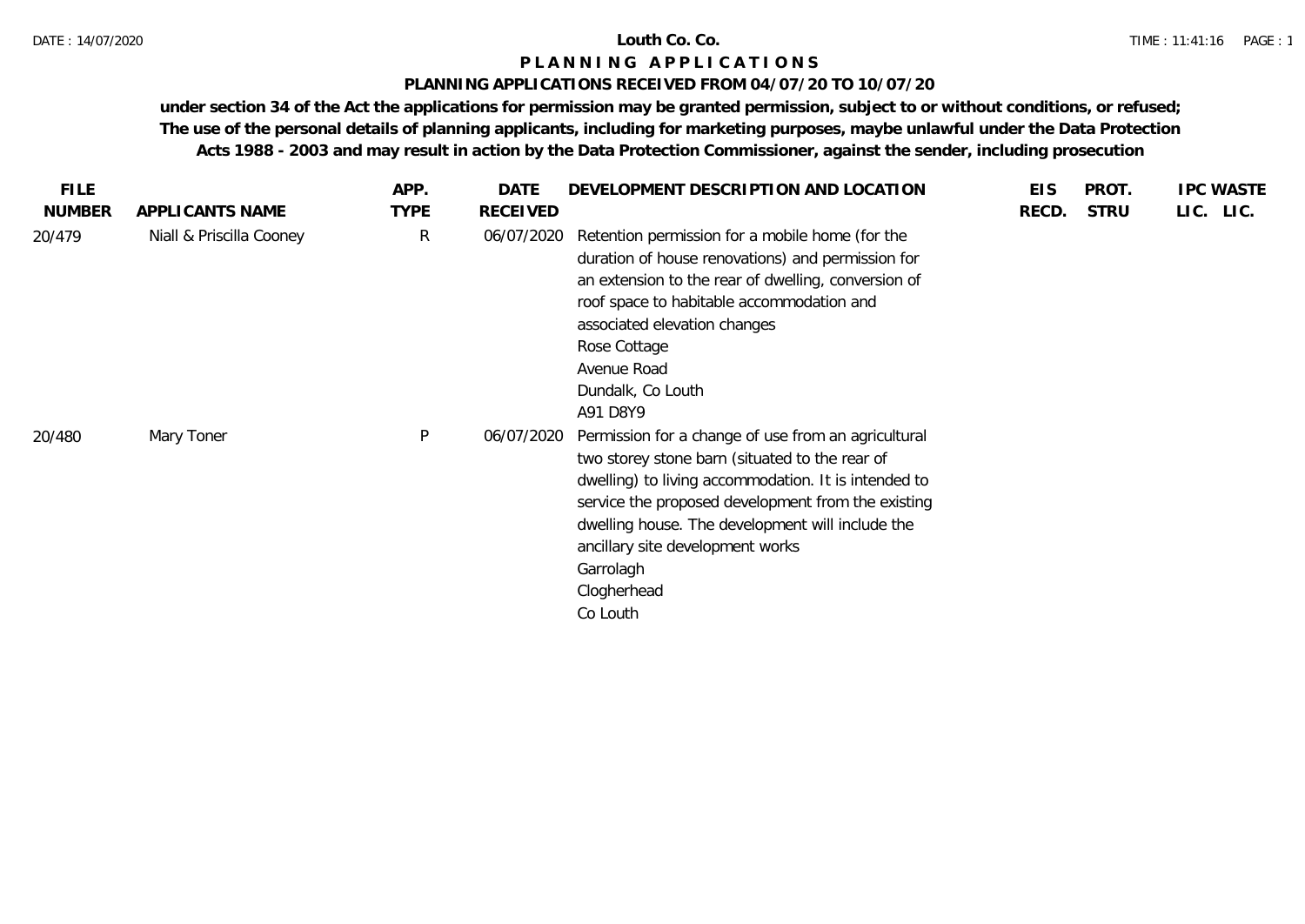# **PLANNING APPLICATIONS RECEIVED FROM 04/07/20 TO 10/07/20**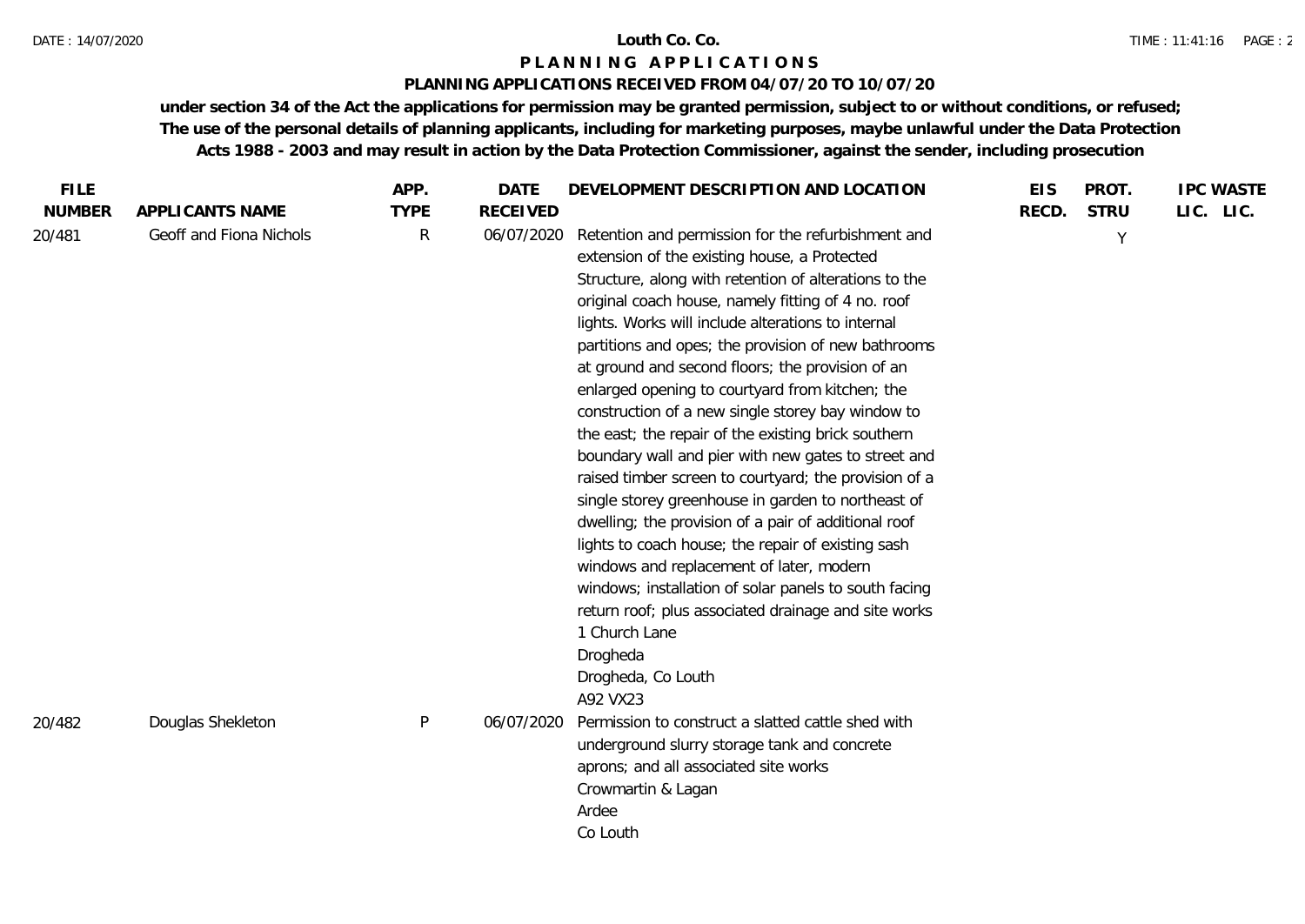## **PLANNING APPLICATIONS RECEIVED FROM 04/07/20 TO 10/07/20**

| <b>FILE</b>   |                        | APP.        | DATE            | DEVELOPMENT DESCRIPTION AND LOCATION                                                                                                                                                                                                                                                                                                                                                                                                  | <b>EIS</b> | PROT.       | <b>IPC WASTE</b> |
|---------------|------------------------|-------------|-----------------|---------------------------------------------------------------------------------------------------------------------------------------------------------------------------------------------------------------------------------------------------------------------------------------------------------------------------------------------------------------------------------------------------------------------------------------|------------|-------------|------------------|
| <b>NUMBER</b> | APPLICANTS NAME        | <b>TYPE</b> | <b>RECEIVED</b> |                                                                                                                                                                                                                                                                                                                                                                                                                                       | RECD.      | <b>STRU</b> | LIC. LIC.        |
| 20/483        | Martin & Olive Sharkey | P           | 07/07/2020      | Retention Permission & Permission for development<br>that will consist of the retention of a single storey<br>extension to the south east of the existing<br>dwellinghouse. Planning permission for a single<br>storey extension to the east of the dwelling house,<br>new waste water treatment system and raised<br>percolation area and all associated site development<br>works<br>An Scathán<br>Ballinurd, Kilkerley<br>Co Louth |            |             |                  |
| 20/484        | David & Juliana Kelly  | P           | 07/07/2020      | Permission for development that will consist of<br>construction of a dormer dwellinghouse a detached<br>domestic garage. Installation of a waste-water<br>treatment system/percolation area and all associated<br>site works, and a vehicular road entrance<br>Castlelumny<br>Dunleer<br>Co Louth                                                                                                                                     |            |             |                  |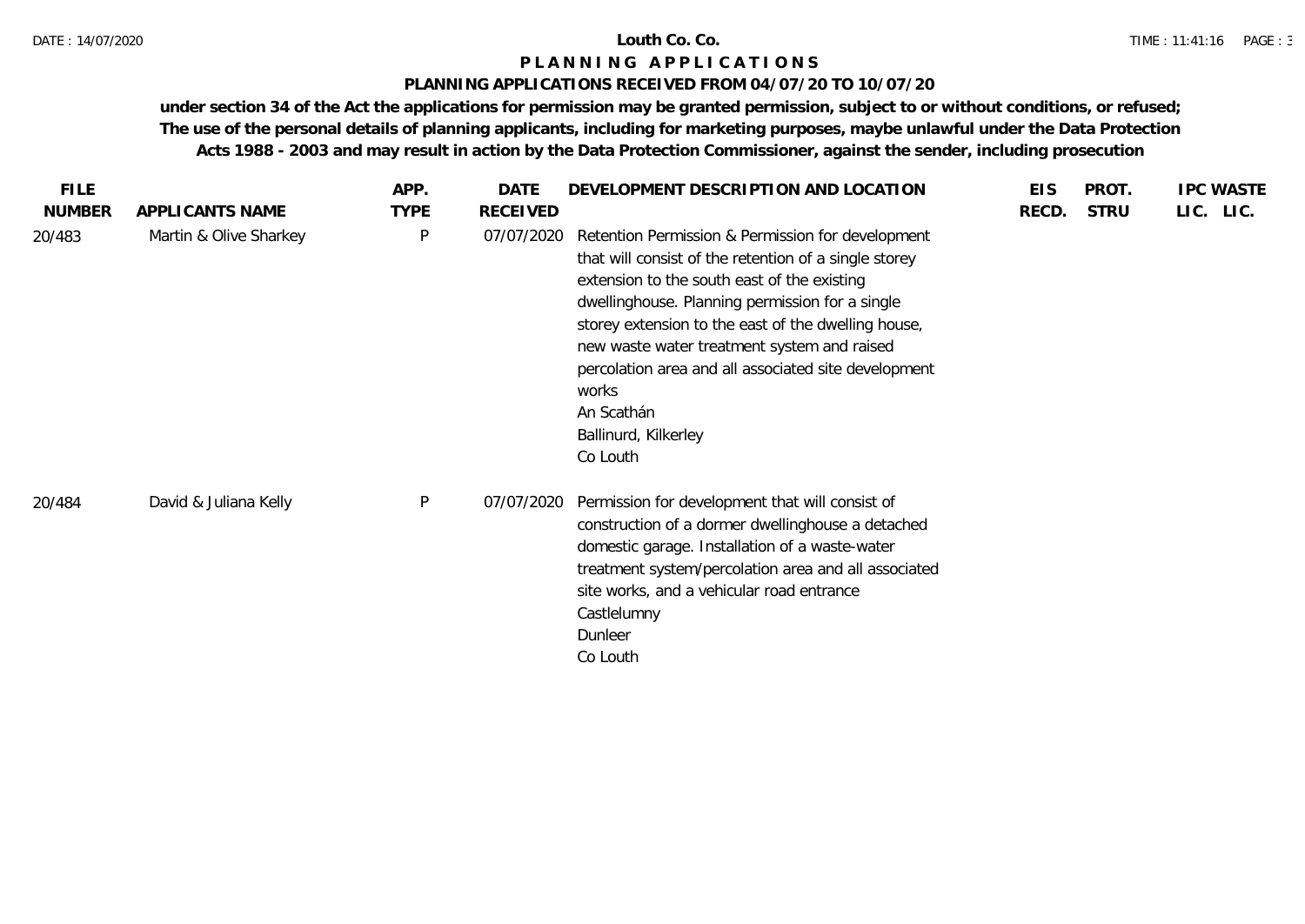### **PLANNING APPLICATIONS RECEIVED FROM 04/07/20 TO 10/07/20**

| <b>FILE</b>   |                                                               | APP.        | DATE            | DEVELOPMENT DESCRIPTION AND LOCATION                                                                                                                                                                                                                                                                                                                                                                                            | <b>EIS</b> | PROT.       | <b>IPC WASTE</b> |
|---------------|---------------------------------------------------------------|-------------|-----------------|---------------------------------------------------------------------------------------------------------------------------------------------------------------------------------------------------------------------------------------------------------------------------------------------------------------------------------------------------------------------------------------------------------------------------------|------------|-------------|------------------|
| <b>NUMBER</b> | APPLICANTS NAME                                               | <b>TYPE</b> | <b>RECEIVED</b> |                                                                                                                                                                                                                                                                                                                                                                                                                                 | RECD.      | <b>STRU</b> | LIC. LIC.        |
| 20/485        | <b>Shane McGuinness</b>                                       | P           | 07/07/2020      | Permission for development to consist of an access<br>road and associated site development works,<br>including realignment of a class 3 local road<br>(cul-de-sac), to serve lands zoned as employment<br>mixed used. The propsed development shall link into<br>the site development works for a Business park on<br>the adjoining lands as approved under the planning<br>ref 09/879<br>Faughart Lower<br>Dundalk<br>Co Louth |            |             |                  |
| 20/486        | <b>B.O.M Adree Educate</b><br><b>Together National School</b> | R           | 08/07/2020      | Retention Permission of three number single storey<br>temporary class-rooms in tow blocks and associated<br>rooms detached from existing school to rear of<br>school, Previous Planning ref 15/257<br>Dundalk Road<br>Townsparks<br>Ardee Co Louth                                                                                                                                                                              |            |             |                  |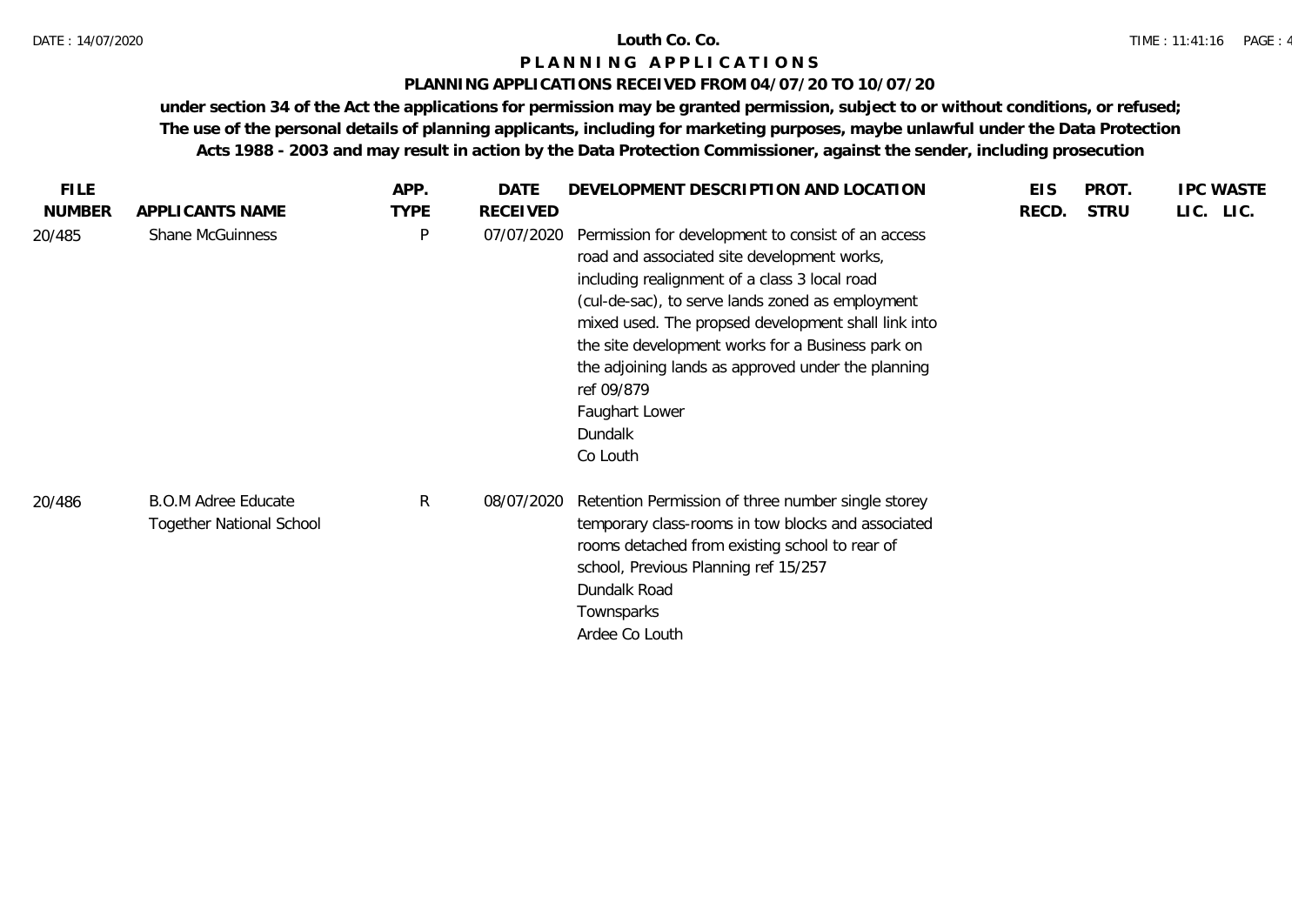### DATE : 14/07/2020 **Louth Co. Co.**

# **P L A N N I N G A P P L I C A T I O N S**

# **PLANNING APPLICATIONS RECEIVED FROM 04/07/20 TO 10/07/20**

| <b>FILE</b>   |                  | APP.        | <b>DATE</b>     | DEVELOPMENT DESCRIPTION AND LOCATION                  | <b>EIS</b> | PROT.       | <b>IPC WASTE</b> |
|---------------|------------------|-------------|-----------------|-------------------------------------------------------|------------|-------------|------------------|
| <b>NUMBER</b> | APPLICANTS NAME  | <b>TYPE</b> | <b>RECEIVED</b> |                                                       | RECD.      | <b>STRU</b> | LIC. LIC.        |
| 20/487        | Raymond Thornton | E           | 07/07/2020      | EXTENSION OF DURATION OF 15/142- Permission           |            |             |                  |
|               |                  |             |                 | for development to consist of a single storey sheet   |            |             |                  |
|               |                  |             |                 | cladded steel portal frame building to be a micro     |            |             |                  |
|               |                  |             |                 | distillery (GFA = $415$ sq.m.), together with the     |            |             |                  |
|               |                  |             |                 | following associated ancillary works, a single storey |            |             |                  |
|               |                  |             |                 | new boiler house (GFA = $35$ sq.m); an over ground    |            |             |                  |
|               |                  |             |                 | alcohol storage tank (5,000 litres); an over ground   |            |             |                  |
|               |                  |             |                 | LPG storage tank (2,000 litres); an under ground fire |            |             |                  |
|               |                  |             |                 | water storage tank (180 cu.m); a waste water          |            |             |                  |
|               |                  |             |                 | treatment system/percolation area; a landscaped       |            |             |                  |
|               |                  |             |                 | earth embankment; an oil interceptor; a soakage       |            |             |                  |
|               |                  |             |                 | trench and all other associated site development      |            |             |                  |
|               |                  |             |                 | works. *Significant Further Information received      |            |             |                  |
|               |                  |             |                 | 20/05/2015 - Noting the height of the proposed        |            |             |                  |
|               |                  |             |                 | structure at 12.4 metres high, removal of brick to    |            |             |                  |
|               |                  |             |                 | the proposed elevations, insertion of two new         |            |             |                  |
|               |                  |             |                 | storage tanks, one over ground and one                |            |             |                  |
|               |                  |             |                 | underground, comprehensive landscaping plan,          |            |             |                  |
|               |                  |             |                 | alterations of site boundaries and other ancillary    |            |             |                  |
|               |                  |             |                 | documents*                                            |            |             |                  |
|               |                  |             |                 | Newtowndarver,                                        |            |             |                  |
|               |                  |             |                 | Dundalk, Co Louth                                     |            |             |                  |
|               |                  |             |                 |                                                       |            |             |                  |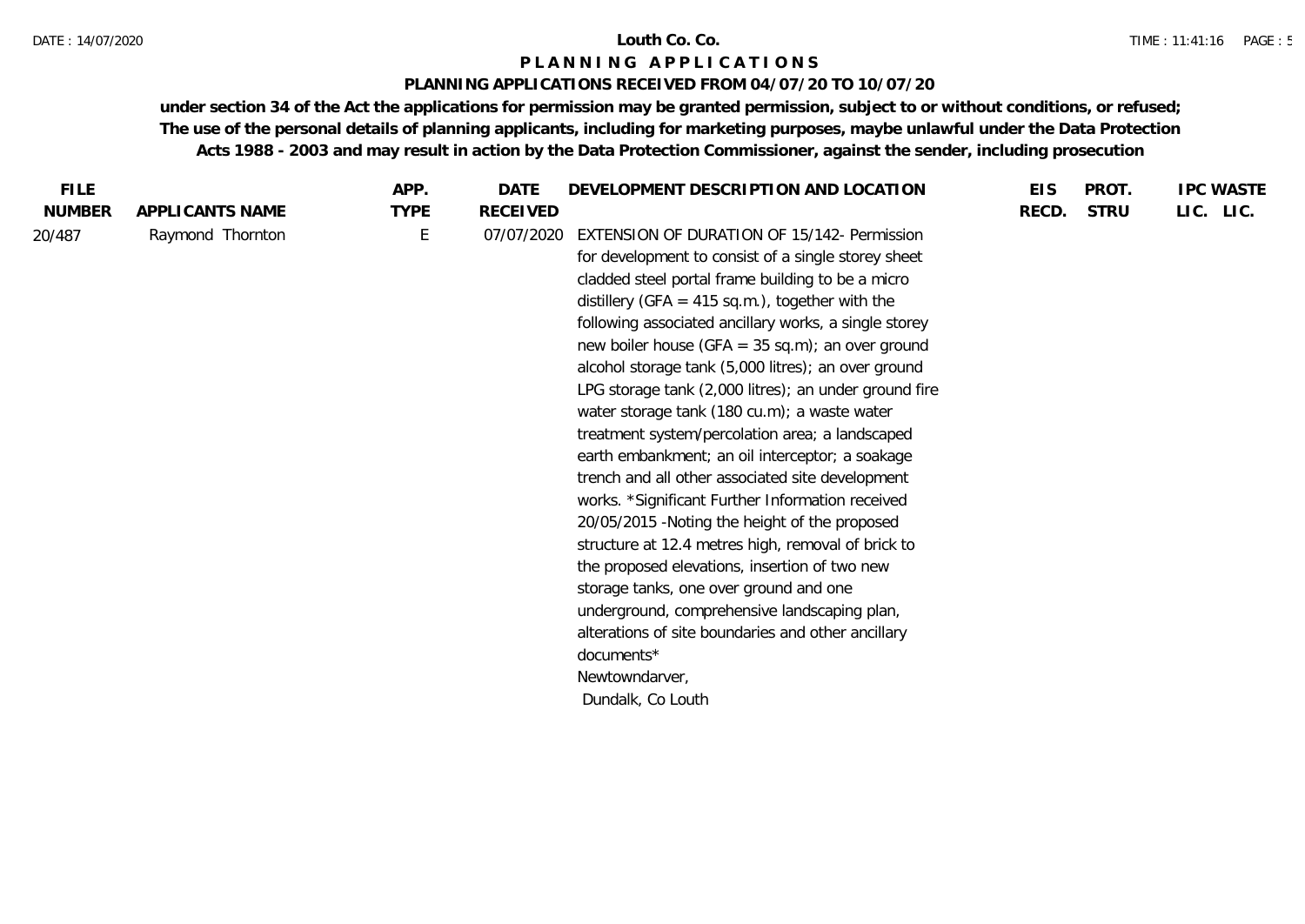# **PLANNING APPLICATIONS RECEIVED FROM 04/07/20 TO 10/07/20**

|                                            | APP.         | <b>DATE</b>     |                                                                                                                                                                                                                                                                                                                                                                                                                                                                                                             | <b>EIS</b>                           | PROT.       | <b>IPC WASTE</b> |
|--------------------------------------------|--------------|-----------------|-------------------------------------------------------------------------------------------------------------------------------------------------------------------------------------------------------------------------------------------------------------------------------------------------------------------------------------------------------------------------------------------------------------------------------------------------------------------------------------------------------------|--------------------------------------|-------------|------------------|
| APPLICANTS NAME                            | <b>TYPE</b>  | <b>RECEIVED</b> |                                                                                                                                                                                                                                                                                                                                                                                                                                                                                                             | RECD.                                | <b>STRU</b> | LIC. LIC.        |
| <b>B.M.O Ardee Educate</b><br>Together N.S | P            | 08/07/2020      | Planning Permission for change of use of part of<br>existing commercial building to facilitate: 1. Three<br>Temporary classrooms within existing structure,<br>offices to the front to be converted into 2 number<br>special education teaching rooms with elevation<br>changes. 2. Hard play area to south of building, 3.<br>Signage to the road boundary and front of the<br>building with designated secure pedestrian access off<br>existing enterance<br>Dundalk road<br>Townsparks<br>Ardee Co Louth |                                      |             |                  |
| Jennifer Hoey                              | $\mathsf{P}$ | 08/07/2020      | Permission for dwellinghouse, wastewater treatment<br>system and percolation area, existing family gateway<br>and access lanes and all associated site works<br>Ballymakenny<br>Drogheda<br>Co Louth                                                                                                                                                                                                                                                                                                        |                                      |             |                  |
| Ciaran Hoey                                | $\mathsf{P}$ | 08/07/2020      | Permission for dwellinghouse, wastewater treatment<br>system and percolation area, detached domestic<br>garage, entrance to site via family gateway and<br>access lane and all associated site works<br>Ballymakenny<br>Drogheda<br>Co Louth                                                                                                                                                                                                                                                                |                                      |             |                  |
|                                            |              |                 |                                                                                                                                                                                                                                                                                                                                                                                                                                                                                                             | DEVELOPMENT DESCRIPTION AND LOCATION |             |                  |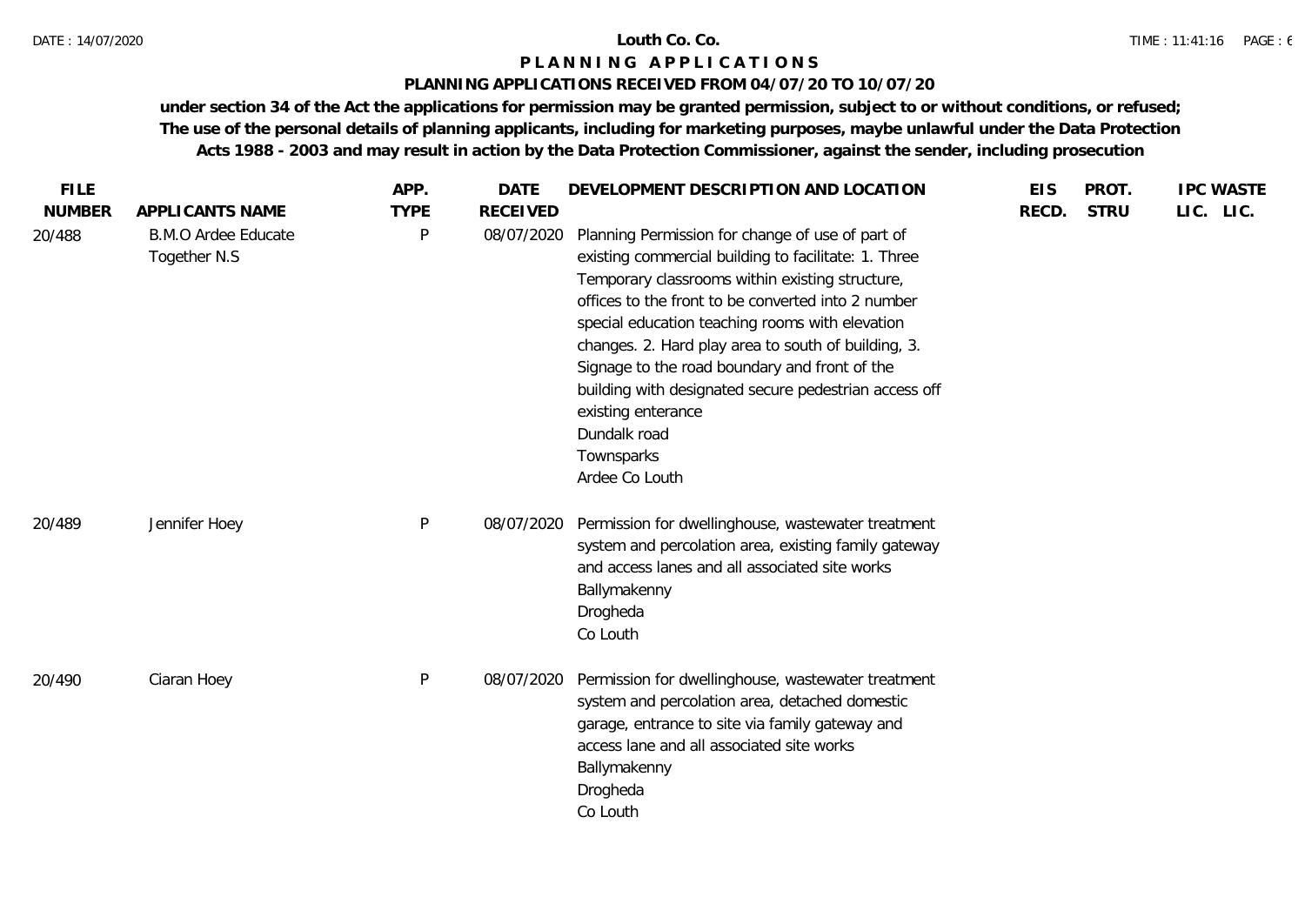## **PLANNING APPLICATIONS RECEIVED FROM 04/07/20 TO 10/07/20**

| <b>FILE</b>   |                                 | APP.         | <b>DATE</b>     | DEVELOPMENT DESCRIPTION AND LOCATION                                                                                                                                                                                               | <b>EIS</b> | PROT.       | <b>IPC WASTE</b> |
|---------------|---------------------------------|--------------|-----------------|------------------------------------------------------------------------------------------------------------------------------------------------------------------------------------------------------------------------------------|------------|-------------|------------------|
| <b>NUMBER</b> | APPLICANTS NAME                 | <b>TYPE</b>  | <b>RECEIVED</b> |                                                                                                                                                                                                                                    | RECD.      | <b>STRU</b> | LIC. LIC.        |
| 20/491        | Martin Robinson                 | P            | 08/07/2020      | Permission for single storey domestic garage within<br>cartilage of a protected structure Ref LHS 018-014<br>Old Coach Rd<br>Stonehouse Dunleer<br>Co Louth                                                                        |            |             |                  |
| 20/492        | Tara Walker                     | $\mathsf{P}$ | 07/07/2020      | Retention permission 7 permission for development<br>that consists of holding cookery classes in the<br>dwelling<br>Carstown<br>Termonfeckin<br>Co Louth                                                                           |            |             |                  |
| 20/493        | <b>Barry Callen</b>             | P            | 08/07/2020      | Permission for dwelling house, waste water system<br>and percolation area and all associated site works<br>Roestown<br>Ardee<br>Co Louth                                                                                           |            |             |                  |
| 20/494        | Daniel & Emma Louise<br>Rodgers | P            | 09/07/2020      | Permission for development to consist of proposed<br>dwelling house, detached domestic garage, roadside<br>entrance, waste water treatment system and<br>percolation area and all associated works<br>Funshog<br>Ardee<br>Co Louth |            |             |                  |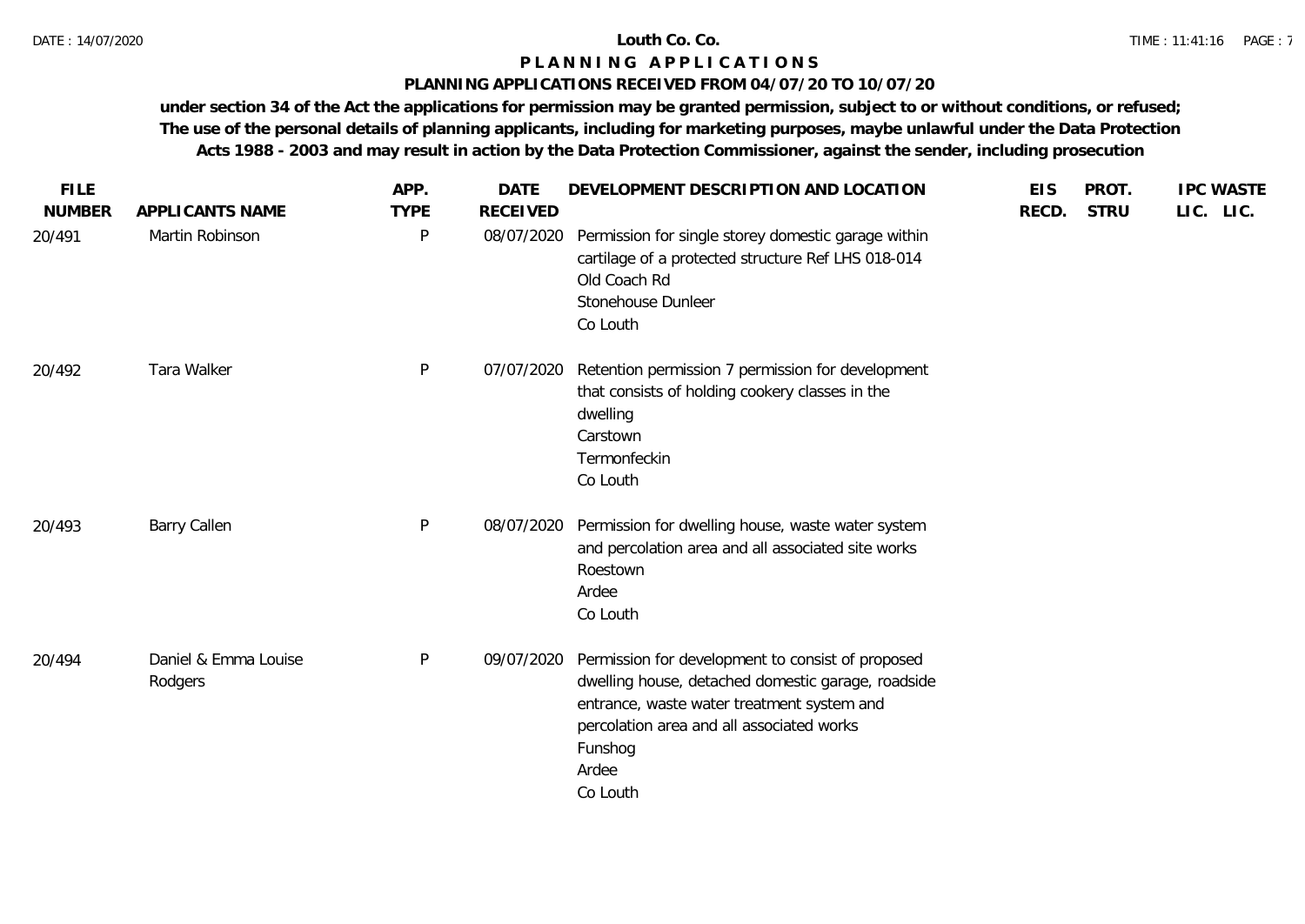# **PLANNING APPLICATIONS RECEIVED FROM 04/07/20 TO 10/07/20**

| <b>FILE</b>   |                          | APP.         | <b>DATE</b> | DEVELOPMENT DESCRIPTION AND LOCATION                                                                                                                                                                                                                                   | <b>EIS</b> | PROT.       | <b>IPC WASTE</b> |
|---------------|--------------------------|--------------|-------------|------------------------------------------------------------------------------------------------------------------------------------------------------------------------------------------------------------------------------------------------------------------------|------------|-------------|------------------|
| <b>NUMBER</b> | APPLICANTS NAME          | <b>TYPE</b>  | RECEIVED    |                                                                                                                                                                                                                                                                        | RECD.      | <b>STRU</b> | LIC. LIC.        |
| 20/495        | Cafferey Jade            | P            | 09/07/2020  | Permission for development that will consist of<br>proposed dwelling house, detached domestic<br>garage, roadside entrance, waste water treatment<br>system and percolation area and all associated works<br><b>Black Road</b><br>Rathescar Middle<br>Dunleer Co Louth |            |             |                  |
| 20/496        | Anne Fitzpartick         | $\mathsf{P}$ | 07/07/2020  | Permission for development that will consist of a<br>single storey extension to the side of the house for<br>an accessible bedroom with en-suite and including<br>all ancillary site works<br>22 Fox Hill<br>Wheaton Hall<br>Drogheda Co Louth                         |            |             |                  |
| 20/497        | Paul & Kerry-Ann Mulrane | E            | 10/07/2020  | <b>EXTENSION OF DURATION - 14581 - Permission</b><br>for a storey and a half dwelling to include a new site<br>entrance, garage, wastewater treatment system and<br>percolation area.<br>Callystown,<br>Clogherhead, Co Louth                                          |            |             |                  |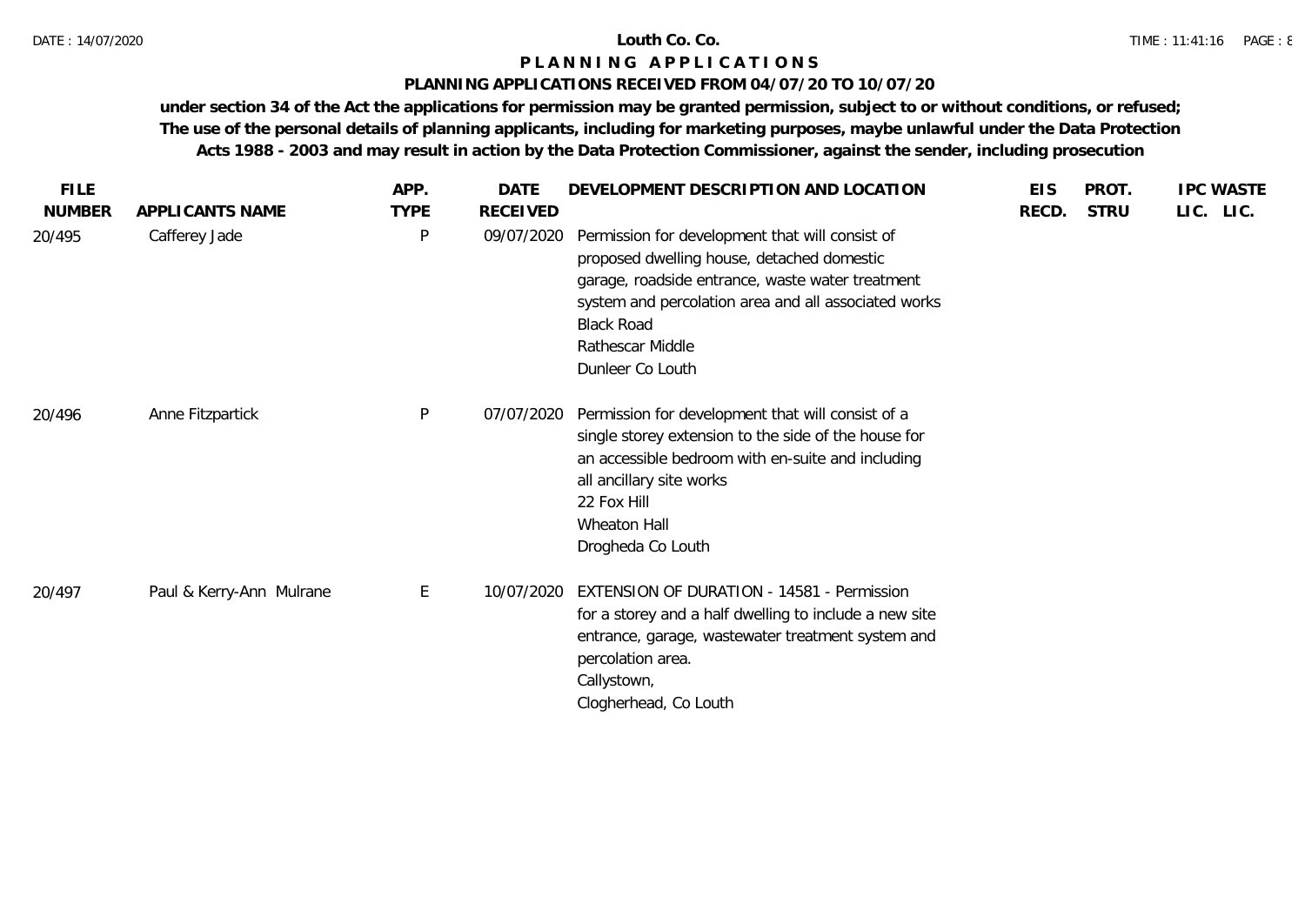# **PLANNING APPLICATIONS RECEIVED FROM 04/07/20 TO 10/07/20**

| <b>FILE</b>   |                 | APP.        | <b>DATE</b>     | DEVELOPMENT DESCRIPTION AND LOCATION                                                                                                                                                                                                                                                                                                                                                                | <b>EIS</b> | PROT.       | <b>IPC WASTE</b> |
|---------------|-----------------|-------------|-----------------|-----------------------------------------------------------------------------------------------------------------------------------------------------------------------------------------------------------------------------------------------------------------------------------------------------------------------------------------------------------------------------------------------------|------------|-------------|------------------|
| <b>NUMBER</b> | APPLICANTS NAME | <b>TYPE</b> | <b>RECEIVED</b> |                                                                                                                                                                                                                                                                                                                                                                                                     | RECD.      | <b>STRU</b> | LIC. LIC.        |
| 20/498        | Jamie Carolan   | E           | 10/07/2020      | <b>EXTENSION OF DURATION REF 15522 Permission</b><br>for development will consist of construction of new<br>single storey dwelling house, detached domestic<br>garage & waste water treatment system along with<br>associated siteworks<br>Brownstown<br>Monasterboice<br>Drogheda Co Louth                                                                                                         |            |             |                  |
| 20/499        | Ciaran O Hare   | P           | 09/07/2020      | Permission for development that will consist of<br>demolition of existing derelict house, the<br>construction of a new two storey type dwelling<br>house to the north east of the existing derelict<br>dwelling house, with waste water treatment system,<br>raised percolation area, a new vehicular entrance<br>and all associated site development works<br>Little Road<br>Dromiskin<br>Co Louth |            |             |                  |
| 20/500        | Nuala Lynch     | P           | 10/07/2020      | Permission for a dwelling house, waste water<br>treatment system, percolation areas and all<br>associated site development works<br>Stabannon<br>Castlebellingham<br>Co Louth                                                                                                                                                                                                                       |            |             |                  |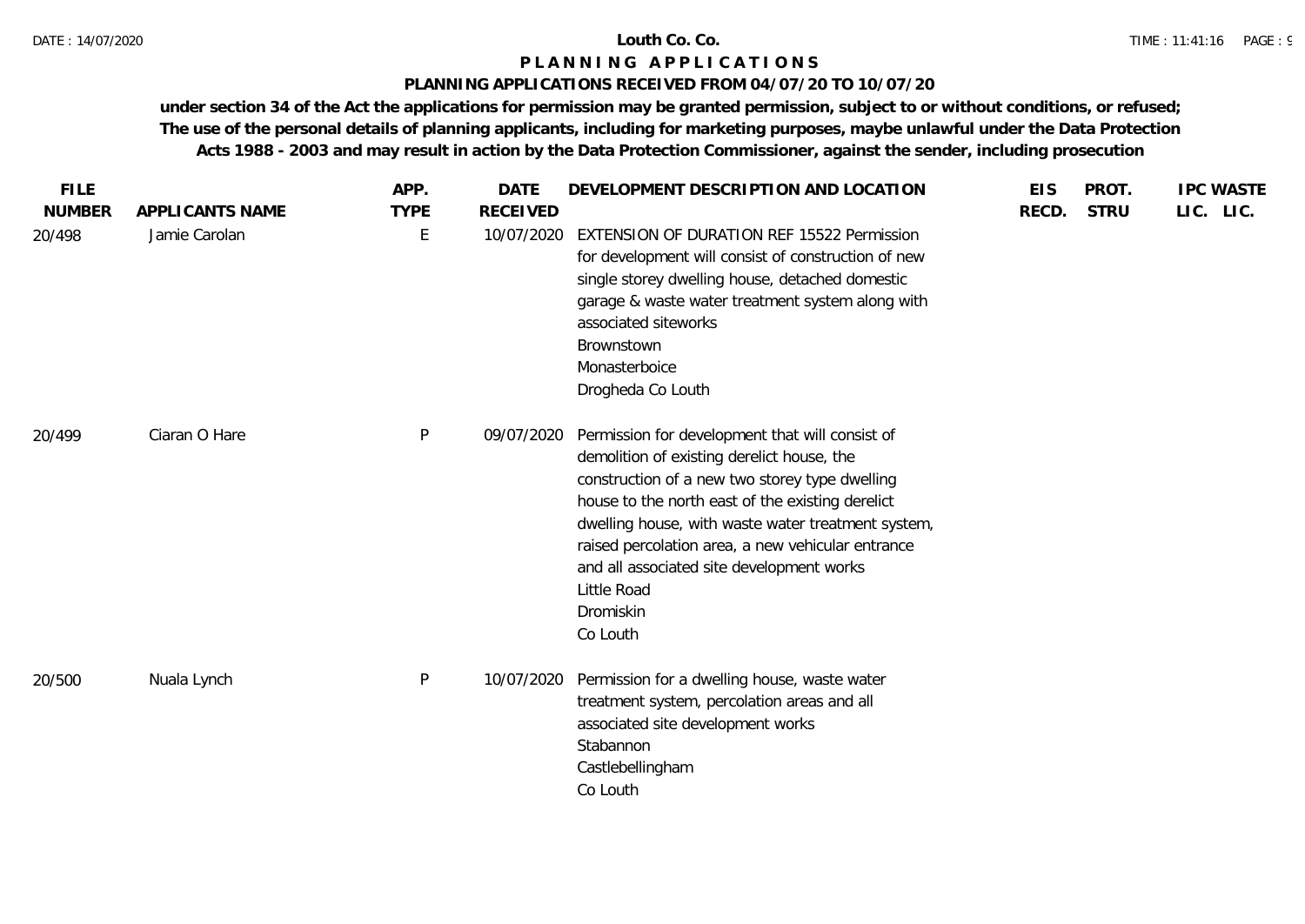# **PLANNING APPLICATIONS RECEIVED FROM 04/07/20 TO 10/07/20**

| <b>FILE</b>   |                      | APP.         | <b>DATE</b>                                       | DEVELOPMENT DESCRIPTION AND LOCATION                 | <b>EIS</b> | PROT.       | <b>IPC WASTE</b> |
|---------------|----------------------|--------------|---------------------------------------------------|------------------------------------------------------|------------|-------------|------------------|
| <b>NUMBER</b> | APPLICANTS NAME      | <b>TYPE</b>  | <b>RECEIVED</b>                                   |                                                      | RECD.      | <b>STRU</b> | LIC. LIC.        |
| 20/504        | Louth County Council | $\mathsf{P}$ | 07/07/2020                                        | Part 8. LCC hereby gives notice of its intention to  |            |             |                  |
|               |                      |              |                                                   | carry out development of a greenway from Omeath      |            |             |                  |
|               |                      |              |                                                   | Pier to the County Bridge along the R173 Fathom      |            |             |                  |
|               |                      |              |                                                   | Line at the border between Northern Ireland and the  |            |             |                  |
|               |                      |              |                                                   | Republic of Ireland. The greenway, measuring         |            |             |                  |
|               |                      |              |                                                   | approx. 4.2 km in length, will mainly traverse       |            |             |                  |
|               |                      |              |                                                   | agricultural land and woodland belonging to a        |            |             |                  |
|               |                      |              |                                                   | number of landowners and generally be situated       |            |             |                  |
|               |                      |              |                                                   | between/along the old rail line embankment and the   |            |             |                  |
|               |                      |              |                                                   | shore/coastline of Carlingford Lough. The greenway   |            |             |                  |
|               |                      |              |                                                   | will connect to existing and future sections of the  |            |             |                  |
|               |                      |              | overall cross-border Carlingford Lough Greenway   |                                                      |            |             |                  |
|               |                      |              | network. The proposal will comprise a shared      |                                                      |            |             |                  |
|               |                      |              |                                                   | walking and cycling greenway ranging in width from   |            |             |                  |
|               |                      |              |                                                   | 2m to 3m that will be constructed mainly with an     |            |             |                  |
|               |                      |              |                                                   | unbound granular surface course. It will also        |            |             |                  |
|               |                      |              |                                                   | incorporate the following components: a 1.2 m high   |            |             |                  |
|               |                      |              |                                                   | post and rail timber fence or other appropriate      |            |             |                  |
|               |                      |              |                                                   | boundary fencing on each side of the greenway        |            |             |                  |
|               |                      |              |                                                   | including the installation of stock proof fencing,   |            |             |                  |
|               |                      |              | security fencing, privacy screening, planting and |                                                      |            |             |                  |
|               |                      |              |                                                   | boundary walls where required; an adjacent 0.5-1m    |            |             |                  |
|               |                      |              |                                                   | wide over the edge 'v-ditch' drainage channel or     |            |             |                  |
|               |                      |              |                                                   | french drain and a 0.5m buffer strip along the       |            |             |                  |
|               |                      |              |                                                   | Greenway; a new box culvert as extension of          |            |             |                  |
|               |                      |              |                                                   | existing culverted private accesses at L70541 and    |            |             |                  |
|               |                      |              |                                                   | installation of safety barriers where required and a |            |             |                  |
|               |                      |              |                                                   | 140m section of asphalt surface providing a shared   |            |             |                  |
|               |                      |              |                                                   | surface along a private access; additional cycle     |            |             |                  |
|               |                      |              |                                                   | parking facilities and new trail head signage at     |            |             |                  |
|               |                      |              |                                                   |                                                      |            |             |                  |